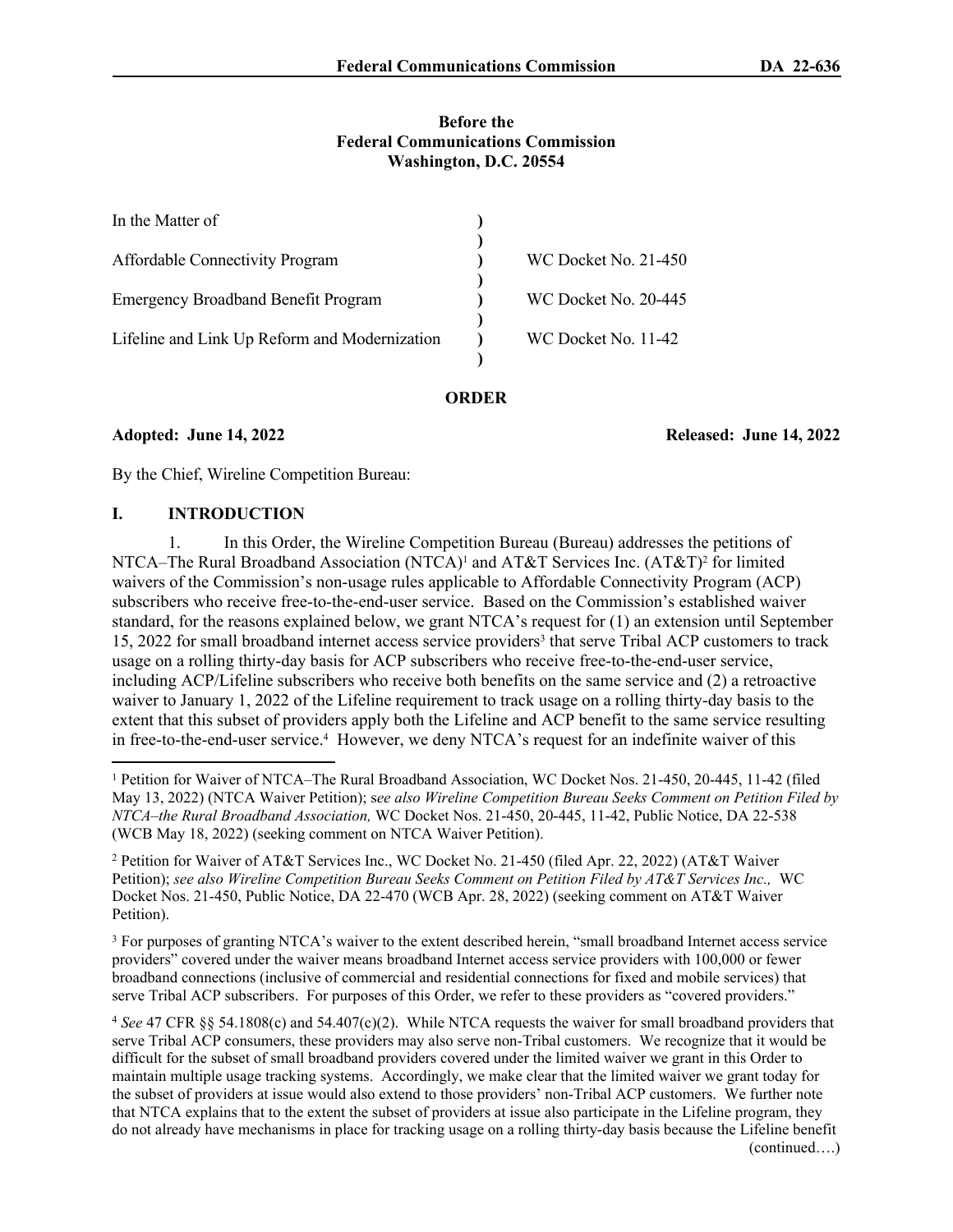requirement for small broadband providers that serve Tribal ACP subscribers. As explained below, to facilitate the administration of the limited duration waiver granted herein, covered providers must notify USAC of their intent to avail themselves of this waiver within 30 days of the release of this Order.

2. Covered providers relying on this waiver must not claim support for their ACP subscribers (or subscribers who apply both the Lifeline and ACP benefit to the same service) receiving free-to-the-end-user service who have not used their service during a given service month.<sup>5</sup> Covered providers must also comply with the 15-day customer notice and de-enrollment requirements in section 54.1809(c) of the Commission's rules as of the June 14, 2022 effective date for those requirements, and the same requirements under section  $54.405(e)(3)$  of the Lifeline rules for ACP/Lifeline customers.<sup>6</sup>

3. On the Bureau's own motion, we also grant AT&T a temporary sixty-day waiver to August 13, 2022 of the non-usage rules for AT&T's customers who receive free-to-the-end-user ACP service that uses Asymmetric Digital Subscriber Line (ADSL) technology.<sup>7</sup> However, we deny AT&T's petition requesting an indefinite waiver of these rules for this subset of AT&T's subscribers.

4. Similarly, while we grant AT&T a limited 60-day waiver of the non-usage requirements for its customers who receive free-to-the-end-user ACP service that uses ADSL technology, we make clear that during the waiver period  $AT&T$  may only claim ACP support for those subscribers that have used their service during a given service month.<sup>8</sup>

## **II. BACKGROUND**

5. On January 14, 2022, the Commission adopted the *ACP Order*, establishing rules for the Affordable Connectivity Program, the successor program to the Emergency Broadband Benefit Program.<sup>9</sup> In that order, the Commission adopted the longstanding non-usage requirements used in the Lifeline program for the Affordable Connectivity Program, to harmonize the non-usage approach across both programs and provide stronger safeguards against potential waste, fraud and abuse where subscribers receive free-to-the-end-user service.10 The non-usage rules for Lifeline and the Affordable Connectivity Program apply when subscribers participating in either or both programs receive free-to-the-end-user service, regardless of whether the service is free as a result of the application of the ACP benefit, or as a

<sup>5</sup> *See* 47 CFR § 54.1608(c).

<sup>8</sup> *See* 47 CFR § 54.1608(c).

<sup>(</sup>Continued from previous page)

alone does not usually result in free-to-the-end-user service. *See* NTCA Waiver Petition at 4, n.8. We clarify that to the extent a provider does in fact offer and provide customers free-to-the-end-user Lifeline service without application of the ACP benefit, the limited waiver that we grant the covered providers from the Lifeline requirement to track non-usage on a rolling thirty-day basis would not apply.

<sup>&</sup>lt;sup>6</sup> NTCA's waiver petition does not seek a waiver of the 15-day subscriber cure notice or de-enrollment requirements under section 54.1809(c) of the ACP rules or section 54.405(e)(3) of the Lifeline non-usage rules. 47 C.F.R.  $\S$ 54.1809(c), 54.405(e)(3). *See NTCA Waiver Petition* at 2; Letter from Brian Ford, Vice President Federal Regulatory, NTCA, to Marlene Dortch, Secretary, FCC, WC Docket Nos. 21-450 and 20-445, at 2 (filed May 26, 2022). However, on our own motion, consistent with and to fully implement the limited duration waiver that we grant the covered providers, we also waive sections 54.1809(c) and 54.405(e)(3) of the Commission's rules to the extent that they require participating providers to track subscriber usage on a rolling thirty-day basis to determine non-usage. *See* 47 C.F.R. §§, 54.1809(c), 54.405(e)(3).

<sup>7</sup> *See* 47 CFR §§ 54.1808(c) and 54.1809(c).

<sup>9</sup> *Affordable Connectivity Program*, Report and Order and Further Notice of Proposed Rulemaking, FCC 22-2 (Jan. 14, 2022) (*ACP Order*).

<sup>10</sup> *See ACP Order* at 39-41, paras. 75-80; *see also* 47 CFR §§ 54.1808(c), 54.1809(c).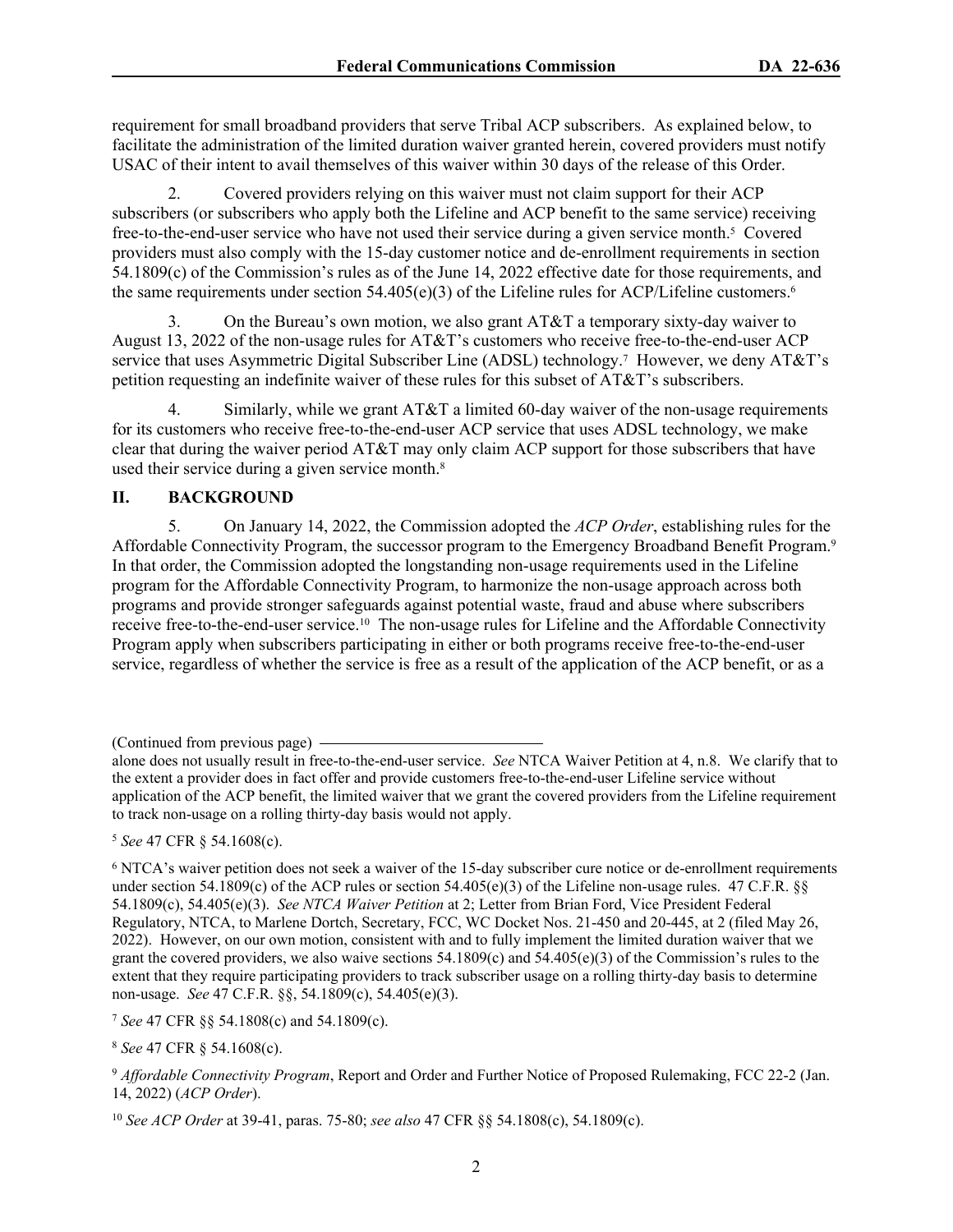result of the application of the Lifeline and ACP or other benefits to the same service.11 Usage is defined in section  $54.407(c)(2)$  of the Commission's rules.<sup>12</sup>

6. As explained in the *ACP Order,* the Commission originally adopted the Lifeline nonusage rules as an important safeguard against waste, fraud and abuse—in particular to ensure that limited Universal Service Funds were not being expended where subscribers were not actually using the supported service.<sup>13</sup> Under the ACP and Lifeline rules, participating providers are required to track on a rolling 30-day basis whether subscribers receiving free-to-the-end-user service have used their service, notify subscribers who have not used their service during that period that they have fifteen days to cure their non-usage, and de-enroll those subscribers who have not timely cured their non-usage.14 For the limited duration Emergency Broadband Benefit Program (EBB Program), which was the predecessor to the Affordable Connectivity Program, participating providers were required to track usage on a service month basis and for a given service month could only claim support for EBB subscribers that used their EBB service during that service month.15 For the EBB Program, providers were not required to issue 15 day cure notices to subscribers for non-usage, or de-enroll subscribers for non-usage.16 In the *ACP Order*, the Commission explained that the Lifeline non-usage requirements provided stronger safeguards against waste, fraud, and abuse and better supported program administration by ensuring that subscribers received a uniform non-usage and cure period, and ensuring that consumers who were not using their supported service were removed from the National Lifeline Accountability Database and, thus, could not be claimed and also would not be subject to the annual recertification requirement.17 The Commission also explained that harmonizing the non-usage approach across the two programs would better promote provider compliance and also minimize potential consumer confusion given that many households participate in both Lifeline and ACP and apply both benefits to the same service.<sup>18</sup>

7. On February 14, 2022, the Bureau released a Public Notice announcing that the ACP non-usage rules would take effect on April 15, 2022.<sup>19</sup> The Bureau had previously explained that where consistent with the changes under the Infrastructure and Jobs Act, the EBB Program rules would continue to apply until the ACP rules took effect.20 On April 15, 2022, the Bureau granted a waiver extending the

<sup>14</sup> *See* 47 CFR §§ 54.407(c)(2), 54.405(e)(3), 54.1808(c), 54.1809(c).

<sup>15</sup> *See* 47 CFR § 54.1608(c).

<sup>&</sup>lt;sup>11</sup> 47 CFR §§ 54.407(c), 54.405(e)(3), 54.1808(c), and 54.1809(c).

<sup>12</sup> Under this rule, subscribers can demonstrate usage of a supported service through: "(i) Completion of an outbound call or usage of data; (ii) Purchase of minutes or data from the [provider] to add to the subscriber's service plan; (iii) Answering an incoming call from a party other than the [provider] or the [provider's] agent or representative; (iv) Responding to direct contact from the [provider] and confirming that he or she wants to continue receiving [their] service; (v) Sending a text message."  $47 \text{ C.F.R.}$  §  $54.407(c)(2)(i)-(v)$ .

<sup>13</sup> *ACP Order*, at 39-40, paras. 75, 76, 78-9.

<sup>16</sup> *See* 47 CFR § 54.1608(c); *Emergency Broadband Benefit Program*, WC Docket No. 20-445, Order, 36 FCC Rcd 4612, 4680, para. 145 (2021) (declining to require de-enrollment of EBB subscribers for non-usage due "to the unique circumstances provided by the pandemic, the limited duration of the EBB Program, and the participation of non-ETC providers that may not have already designed processes to comport with the specific Lifeline usage requirements.").

<sup>17</sup> *ACP Order*, at 39-41, paras. 75-76, 78-79.

<sup>18</sup> *Id.* at 40, para. 76.

<sup>19</sup> *Wireline Competition Bureau Announces Effective Dates of Affordable Connectivity Program Rules and Comment and Reply Comment Deadlines for Related Further Notice*, WC Docket No. 21-450, Public Notice, DA 22-152, at 2 (WCB Feb. 14, 2022).

<sup>20</sup> *Emergency Broadband Benefit Program; Affordable Connectivity Program*, WC Docket Nos. 20-445 and 21-450, Order, DA 21-1524 (WCB Dec. 8, 2021).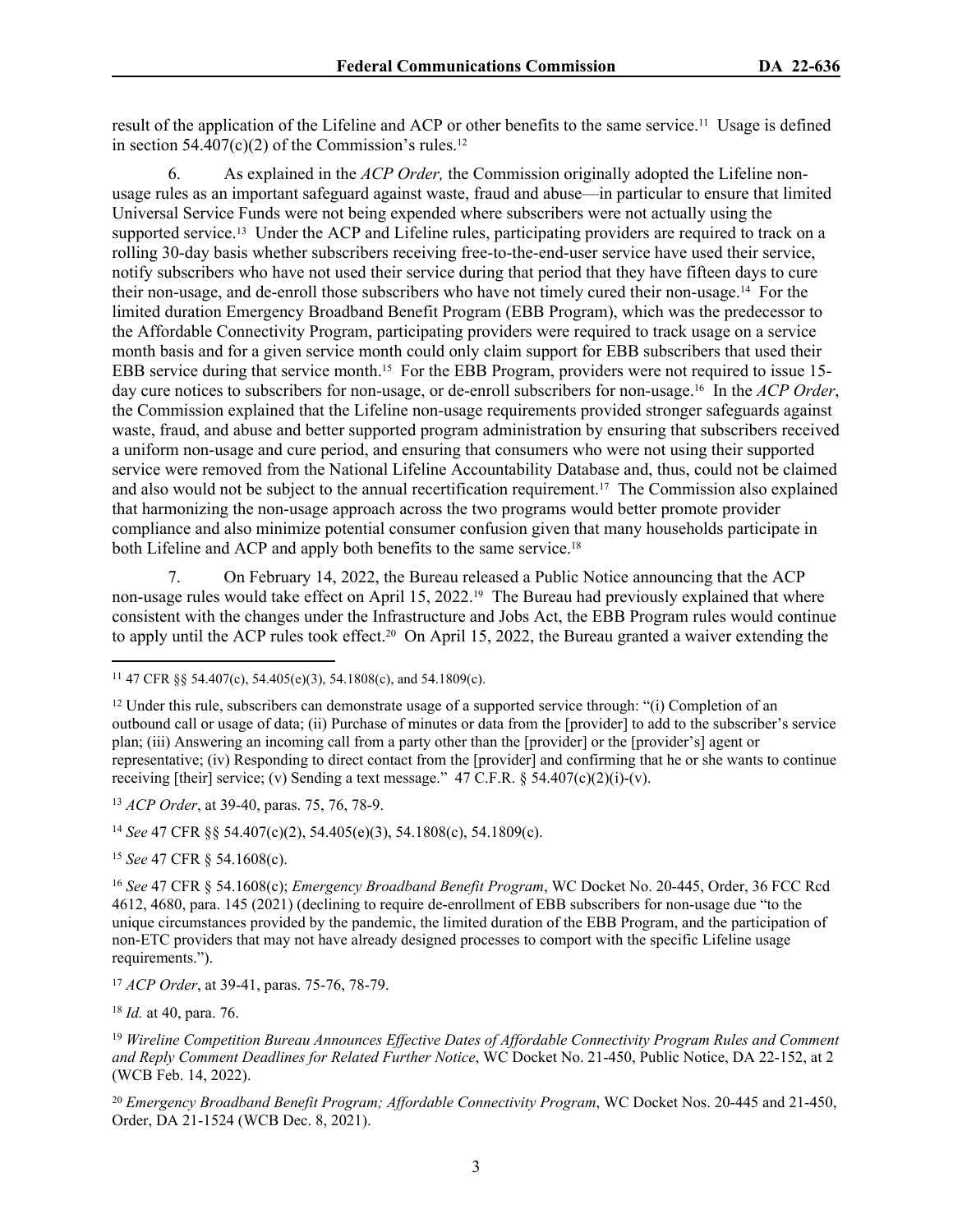effective date of the ACP non-usage rules to June 14, 2022 and made clear that during the limited waiver period, where ACP subscribers are subject to the non-usage rules, the participating providers may not claim support for subscribers that have not used their ACP-supported service during that service month.<sup>21</sup>

8. *NTCA Waiver Petition.* On May 13, 2022, NTCA filed a petition seeking a waiver, for "small"22 broadband Internet access service providers that serve Tribal ACP consumers, of the ACP and Lifeline rules in sections 54.1808(c) and 54.407(c) requiring participating providers to track usage on a rolling thirty-day basis for ACP subscribers (including ACP subscribers who receive the Lifeline and ACP benefit on the same service) who receive free-to-the-end-user service.<sup>23</sup> In the alternative, NTCA requests a waiver of this requirement until September 15, 2022.24 For this requirement under the Lifeline rules, NTCA also seeks a waiver retroactive to January 1, 2022.25 In support of its petition, NTCA explains that these providers do not already have systems in place to track non-usage on a rolling thirtyday basis, and that for the small broadband providers at issue, compliance with this requirement presents a challenge because they lack sufficient resources to manually track usage and send the required non-usage cure notices and conduct de-enrollments, necessitating an "automated functionality that many of these entities do not have."26 NTCA further explains that these small providers "lack the ability to design and implement, 'in-house,' the software and hardware necessary to automate the process of compliance with the ACP's non-usage provisions"27 and that the costs of a vendor solution would be "several thousand dollars per month, a significant burden for small operators…."28 NTCA also states that the automated vendor solutions the providers at issue are exploring will not be available by the June 14, 2022 effective date of the ACP non-usage rules.29 NTCA further states that the burdens these providers would face to track usage on a rolling thirty-day basis "far outweighs the benefit of monitoring usage in such a manner"<sup>30</sup> and "will prove particularly burdensome for its approximately 100 member companies that serve Tribal consumers."<sup>31</sup>

<sup>23</sup> *See* NTCA Waiver Petition 4. NTCA explains that it is not seeking a waiver of the requirements to provide a 15 day subscriber cure notice to or to de-enroll subscribers who do not timely cure their non-usage*. See id.* at 2, n. 4.

<sup>24</sup> *See id.* at 2.

<sup>26</sup> NTCA Waiver Petition at 3-4.

<sup>27</sup> *Id.* at 4.

<sup>28</sup> *Id.* at 5.

<sup>21</sup> *Affordable Connectivity Program et al.*, Order, WC Docket Nos. 21-450, 20-445, DA 22-418, paras. 2 and 8 (WCB Apr. 15, 2022).

<sup>&</sup>lt;sup>22</sup> NTCA defines "small" for purposes of its petition as "providers serving fewer than 250,000 broadband subscribers" and explains that this definition would be "consistent with past Commission action to adopt tailored approaches for small entities." *See NTCA Waiver Petition* at 2, n.5 (citing to *Small Business Exemption From Open Internet Enhanced Transparency Requirements*, GN Docket No. 14-28, Order, FCC 17-17 (rel. Mar. 2, 2017) (adopting a waiver, from the enhanced reporting requirements adopted in a 2015 Open Internet Order, to "small" broadband Internet access providers, defined as those with 250,000 or fewer broadband connections)).

<sup>25</sup> *See* Letter from Brian Ford, Vice President Federal Regulatory, NTCA, to Marlene Dortch, Secretary, FCC, WC Docket Nos. 21-450 and 20-445, at 2 (filed May 26, 2022).

<sup>&</sup>lt;sup>29</sup> *Id.* at 4 (explaining that one of the potential vendor solutions "is offered only in 'beta' form, with significant testing required to ensure its interoperability with existing billing and other systems" and that another vendor solution "may be delayed even beyond the newly established June 14 deadline."); *See* Letter from Brian Ford, Vice President Federal Regulatory, NTCA, to Marlene Dortch, Secretary, FCC, WC Docket Nos. 21-450 and 20-445, at 2 (May 26, 2022) ("the 90-day extension the *Petition* seeks as an alternative was based on expected availability as articulated by the vendors.").

<sup>30</sup> NTCA Waiver Petition at 6.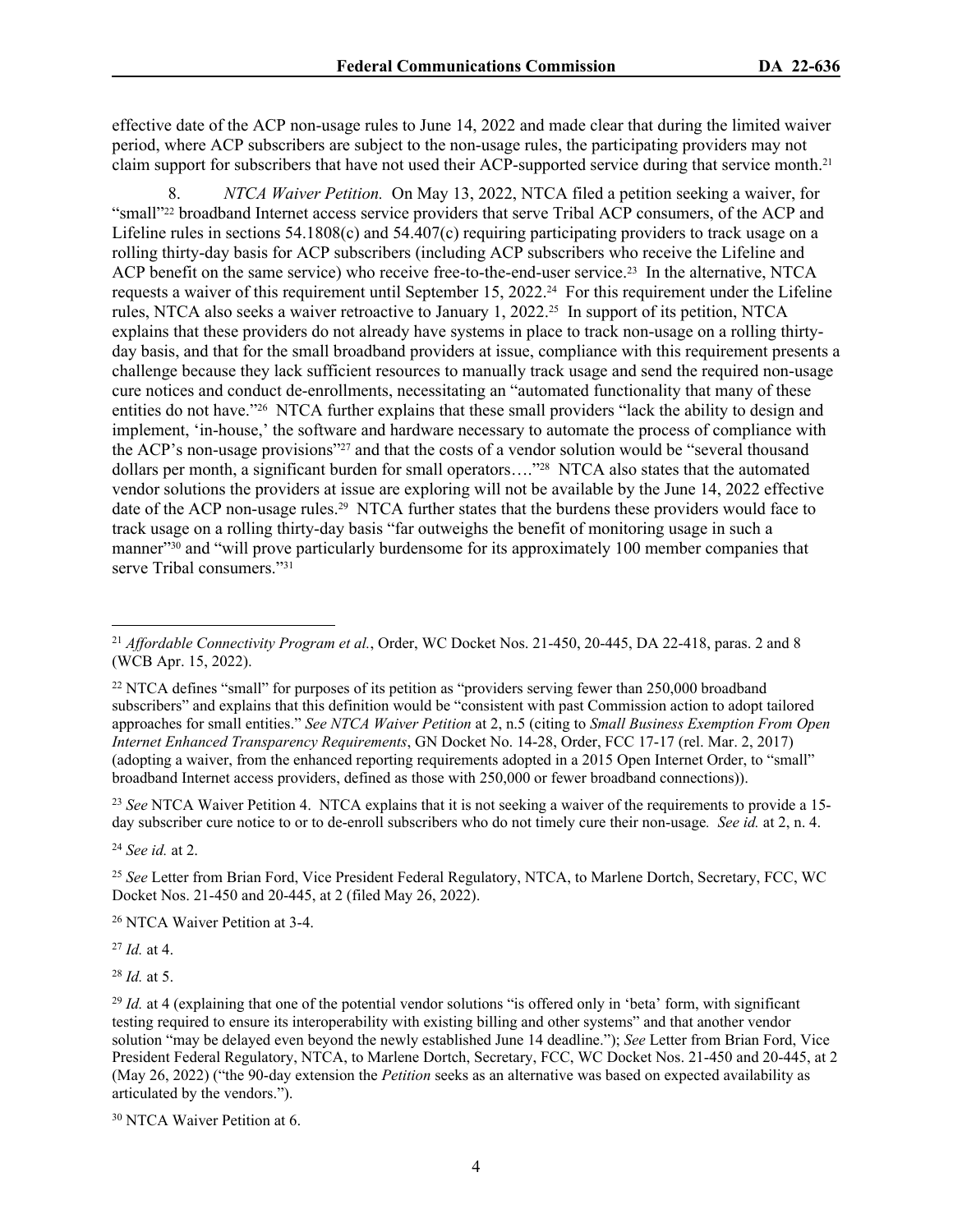9. National Tribal Telecommunications Association (NTTA) and WTA—Advocates for Rural Broadband (WTA) filed comments supporting NTCA's waiver request.32 Both commenters explain that the subset of providers for which the waiver is sought do not already have automated mechanisms in place for tracking usage on a rolling thirty-day basis, and further explain that this subset of providers would incur significant expense to obtain and implement these systems for tracking usage on a rolling thirty-day basis.33 WTA also asserts that "the termination for non-use rules adopted to curb Lifeline voice service abuses are neither relevant nor necessary to address the significantly different circumstances of ACP/Lifeline broadband service" and that termination for non-usage "will disrupt the broadband service of the very customers that the ACP/Lifeline broadband programs were developed to benefit…."<sup>34</sup>

10. *AT&T Waiver Petition.* On April 22, 2022, AT&T filed a petition seeking an expedited, indefinite waiver of the ACP non-usage rules in sections 54.1808(c) and 54.1809(c) for its ACP subscribers who receive free-to-the-end-user service under AT&T's grandfathered service plans using ADSL technology.<sup>35</sup> Specifically, AT&T requests a waiver of the requirement to "1) send a notification after 30-consecutive days of non-usage informing the household that failure to use the service within the 15-day cure period will result in de-enrollment from ACP; and, 2) de-enroll the household from ACP if there is no service usage during the 15-day cure period."36 AT&T explains that for this subset of its ACP subscribers, it is unable to track subscriber usage on a rolling thirty-day basis because its grandfathered service plans using ADSL technology "rely on outdated, manufacturer-discontinued equipment that does not always capture usage information."37 AT&T further explains that "the equipment on which ADSL based plans rely is no longer supported by manufacturers" and that "it is not feasible for AT&T to upgrade the system components to obtain usage information consistently and reliably in all circumstances to comply with the ACP usage requirements for its grandfathered ADSL based plans."38 AT&T states that under the requested waiver, it would not claim subscribers within this subset for whom it does not have usage data for a given service month but would not send cure notices or de-enroll from the Affordable Connectivity Program households for which it does not have usage data as those households may have used their service but usage information was not captured due to equipment limitations.39 On May 18, 2022, AT&T submitted a letter explaining that the other forms of usage under the Commission's rules are "either not applicable to its grandfathered wireline broadband internet access service plans using

<sup>32</sup> *See* Comments of WTA, WC Docket Nos. 21-450, 20-445, and 11-42 (filed May 26, 2022); Comments of National Tribal Telecom Association, WC Docket Nos. 21-450, 20-445, and 11-42 (filed May 26, 2022).

<sup>33</sup> *See* NTTA Comments at 4; WTA Comments at 4. To the extent that NTCA, NTTA, or WTA are actually requesting reconsideration of the ACP non-usage rules in sections 54.1808(c) and 54.1809(c), the deadline for filing petitions for reconsideration of those rules has passed. *See* 47 CFR §§ 1.106(f) ("The petition for reconsideration and any supplement thereto shall be filed within 30 days from the date of public notice of the final Commission action"); *see also* 47 CFR § 1.4(b)(2) (setting forth the method for computing the amount of time within which persons or entities must act in response to deadlines established by the Commission). The *ACP Order* adopting nonusage rules for the ACP was published in the Federal Register on February 14, 2022. *See* Federal Communications Commission, Affordable Connectivity Program; Emergency Broadband Benefit Program, Final Rule, 87 Fed. Reg. 8346 (Feb. 14, 2022) (to be codified at 47 CFR pt. 54).

<sup>34</sup> WTA Comments at 3, 6.

<sup>35</sup> AT&T Waiver Petition at 1.

- <sup>36</sup> *Id.* at 3.
- <sup>37</sup> *Id.* at 1.
- <sup>38</sup> *Id.* at 3.
- <sup>39</sup> *Id.* at 5.

<sup>(</sup>Continued from previous page)

<sup>&</sup>lt;sup>31</sup> Letter from Brian Ford, Vice President Federal Regulatory, NTCA, to Marlene Dortch, Secretary, FCC, WC Docket Nos. 21-450 and 20-445, at 1 (filed May 26, 2022).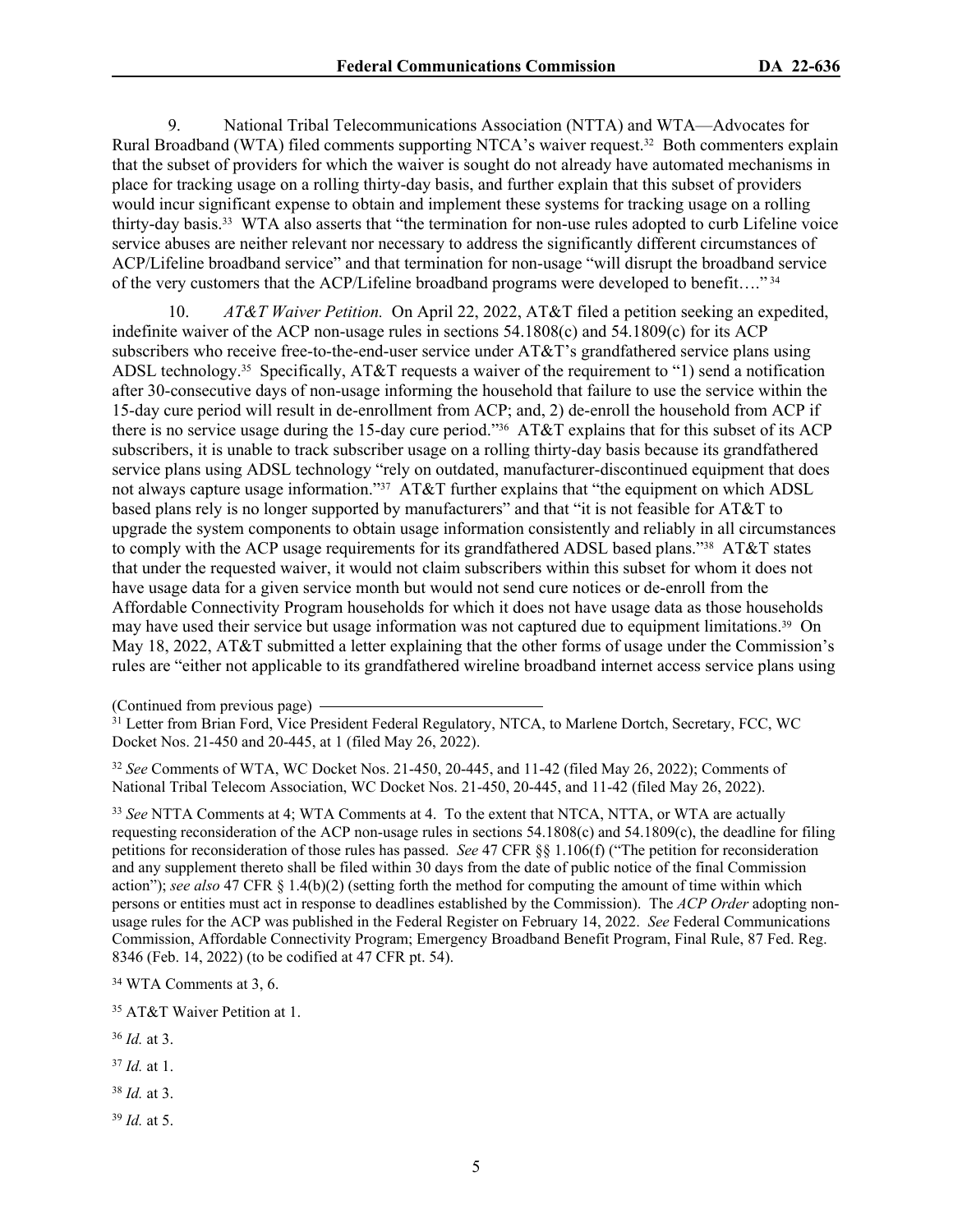ADSL technology or would be impracticable" because the services at issue are not bundled with voice service, therefore, completion of an outbound call or answering an inbound call could not be used to demonstrate usage of the ACP supported service.40 AT&T further states that it would be "impractical" to develop a process to track and collect customer notices and confirmations, and that such a process could result in customers being de-enrolled from the Affordable Connectivity Program.41 AT&T estimates "that a very small number of its customers" would be covered under the requested waiver.42 NTCA filed comments in support of AT&T's petition but does not request a waiver specifically for ACP customers receiving ACP service that uses ADSL technology.<sup>43</sup>

# **III. DISCUSSION**

11. As a general matter, "an agency must adhere to its own rules and regulations."<sup>44</sup> Although strict application of a rule may be justified "to preserve incentives for compliance and to realize the benefits of easy administration that the rule was designed to achieve,"45 the Commission's rules may be waived for "good cause shown."46 The Commission may exercise its discretion to waive a rule where special circumstances warrant a deviation from the general rule, and such deviation will serve the public interest.47 The Commission may take into account considerations of hardship, equity, or more effective implementation of overall policy on an individual basis.<sup>48</sup> The Bureau, under delegated authority, may act on requests for waiver of rules.<sup>49</sup>

12. *NTCA Petition.* For the reasons stated below, we grant NTCA's request for a waiver for small broadband providers that serve Tribal ACP customers from the requirement under sections 54.1808(c) and 54.407(c) of the Commission's rules to track subscriber usage on a rolling thirty-day basis until September 15, 2022. We also grant NTCA's request for a retroactive waiver to January 1, 2022 for this requirement under the Lifeline rules. In all other respects we deny NTCA's waiver request.

13. Based on the record, we find that good cause exists to grant NTCA's request for a waiver until September 15, 2022 for small broadband providers participating in the Affordable Connectivity Program that serve Tribal consumers of the requirement under sections 54.407(c) and 54.1808(c) of the Commission's rules to track usage on a rolling thirty-day basis for their ACP subscribers (or ACP/Lifeline subscribers) who receive free-to-the-end-user service. We also find good cause exists to grant covered providers a retroactive waiver to January 1, 2022 for this requirement under the Lifeline rules. For purposes of this limited duration waiver, we find that the proposed definition of "small" broadband provider in NTCA's petition is overbroad. Instead, based on our review of the record and Commission precedent, we define "small" broadband provider for purposes of this limited duration

<sup>41</sup> *Id.*

<sup>49</sup> 47 CFR § 0.291(b).

<sup>40</sup> Letter from Anisa Green, Director Federal Regulatory, AT&T, to Marlene Dortch, Secretary, FCC, WC Docket No. 21-450, at 2 (May 18, 2022).

<sup>&</sup>lt;sup>42</sup> *Id.* AT&T states that in the first month that the ACP benefit was available on its grandfathered wireline plans using ADSL technology, "fewer than one hundred eligible consumers enrolled in ACP." *Id. See also* Letter from Anisa Green, Director Federal Regulatory, AT&T, to Marlene Dortch, Secretary, FCC, WC Docket No. 21-450, at 1 (May 6, 2022).

<sup>43</sup> NTCA Comments, WC Docket Nos. 21-450 and 20-445 (filed May 6, 2022).

<sup>44</sup> *NetworkIP, LLC v. FCC*, 548 F.3d 116, 127 (D.C. Cir. 2008).

<sup>45</sup> *Mary V. Harris Found. v. FCC*, 776 F.3d 21, 28 (D.C. Cir. 2015).

<sup>46</sup> 47 CFR § 1.3.

<sup>47</sup> *Northeast Cellular Telephone Co. v. FCC*, 897 F.2d 1164, 1166 (D.C. Cir. 1990).

<sup>48</sup> *Id.* at 1166; *WAIT Radio v. FCC*, 418 F.2d 1153, 1159 (D.C. Cir. 1969).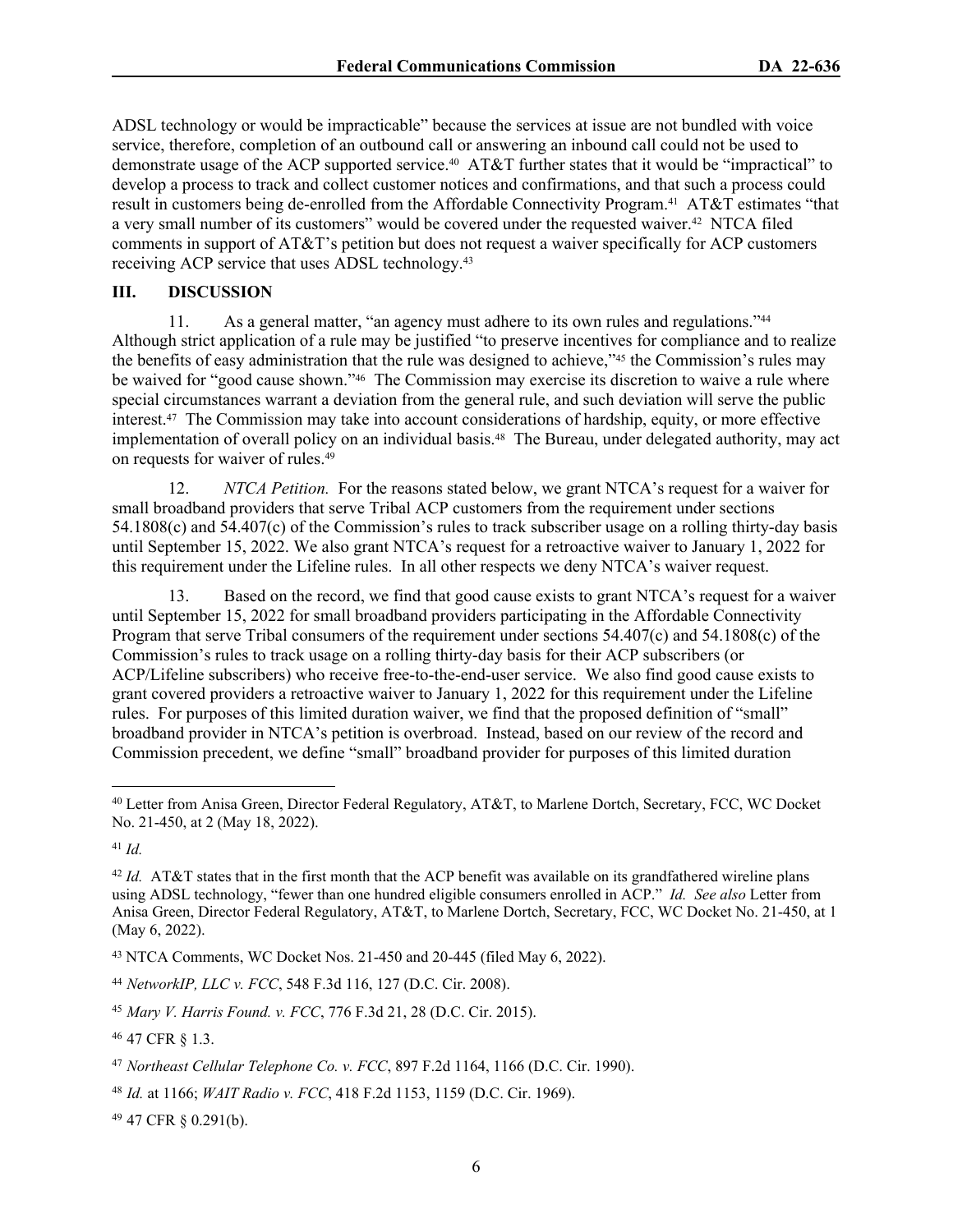waiver as broadband providers with 100,000 or fewer broadband connections.<sup>50</sup> We find that this definition is more narrowly tailored to cover small broadband providers most likely to face challenges in complying with our rolling thirty-day usage tracking requirement for ACP or ACP/Lifeline subscribers who receive free-to-the-end-user service for the reasons described below.

14. We find good cause to waive our rules for the covered providers because the record shows that they largely do not already have systems in place to track subscriber usage on a rolling thirtyday basis, and are unable to use manual methods or develop their own automated solutions for tracking subscriber usage given their resource limitations and the large volume of their customers that now receive free-to-the-end-user service as a result of the ACP benefit level. NTCA has also explained that the automated vendor solutions being explored will not be available by the June 14, 2022 effective date of the ACP non-usage rules.<sup>51</sup> During the waiver period, NTCA states that it would continue to comply with the 15-day subscriber cure notice requirement, and would also de-enroll subscribers who fail to timely cure their non-usage as required under sections 54.405(e)(3) and 54.1809(c) of the Lifeline and ACP rules respectively, which would ensure that appropriate safeguards are in place to prevent waste, fraud, and abuse during the waiver period.52 Given these circumstances, we find that it is in the public interest to grant the covered providers additional time until September 15, 2022, as well as a retroactive waiver to January 1, 2022, to implement automated systems for compliance with the requirement to track usage on a rolling thirty-day basis under the Lifeline and ACP non-usage rules. This waiver of the Lifeline rules does not apply to covered providers who prior to the establishment of the Affordable Connectivity Program offered free-to-the-end-user service, as they should have systems in place to adhere to the Lifeline program's non-usage rules. We make clear that this waiver only extends to the requirement to track non-usage on a rolling thirty-day basis, but not to other aspects of the non-usage rules that enable participating providers to only claim support for subscribers who have activated their service, or the cure provisions and de-enrollment requirements of the non-usage rules.<sup>53</sup>

15. Consistent with and for purposes of fully implementing this waiver, on our own motion we also grant the covered providers a limited waiver from sections 54.1809(c) and54.405(e)(3) to the extent that these rules require participating providers to track subscriber usage on a rolling thirty-day basis to determine non-usage. These additional waivers are necessary to permit the covered providers to claim support for their subscribers where the non-usage rules apply, provided that the subscriber has used their service during a given service month or timely cured their non-usage, even though the covered providers will not be required to track usage on a rolling thirty-day basis during the waiver period.

16. We make clear that this limited duration waiver only applies to small broadband providers participating in the Affordable Connectivity Program that provide Tribal consumers free-to-theend-user service as a result of the application of the ACP benefit or application of both the ACP and Lifeline benefit to the same service. We also make clear that covered providers that avail themselves of this waiver relief may only claim support for ACP or ACP/Lifeline subscribers who receive free-to-theend-user service and have used their service during a given service month, and must also comply with the 15-day subscriber notice requirement, and de-enroll such subscribers who did not timely cure their nonusage.54 For ACP-only subscribers, covered providers should begin tracking usage on a rolling thirty-day basis on September 15, 2022. Consistent with the *ACP Order*, at the expiration of the waiver period, to

<sup>51</sup> NTCA Waiver Petition at 4.

<sup>50</sup> *See, e.g.*, *Call Authentication Trust Anchor*, WC Docket No. 17-97, Second Report and Order, 36 FCC Rcd 1859, 1881, para. 47 (2020) (defining "small voice service providers" as providers with "100,000 or fewer voice subscriber lines" for purposes of granting a limited implementation extension for the Commission's Caller-ID authentication requirements).

 $52$  *Id.* at 6.

<sup>53</sup> *See* 47 CFR §§ 54.407(c)(1), 54.1808(c), 54.1809(c).

<sup>&</sup>lt;sup>54</sup> These requirements are codified in 47 CFR  $\S$  54.1608(c) and 47 CFR  $\S$  54.1809(c).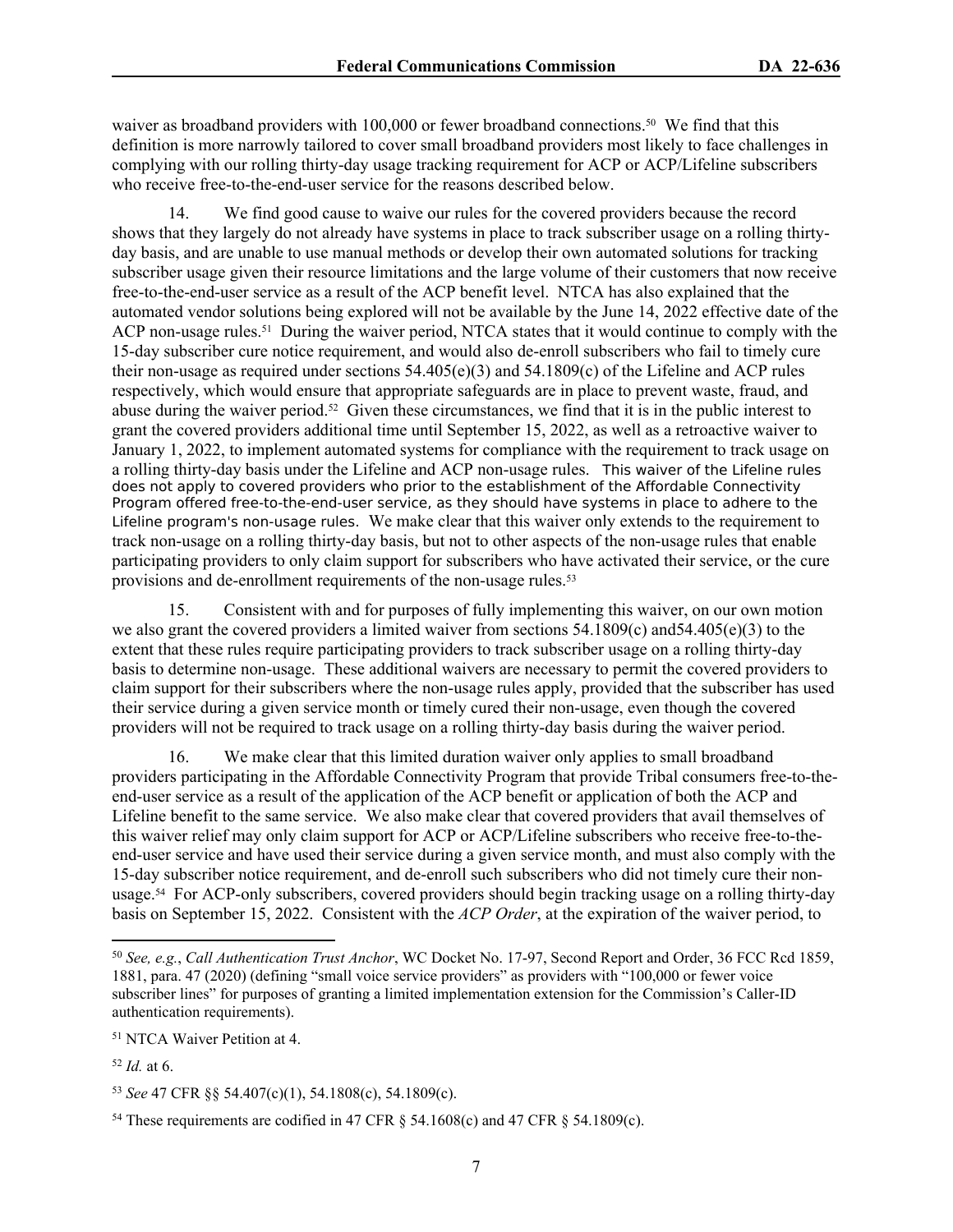avoid consumer confusion, where consumers receive both the Lifeline and ACP benefit on the same service, the provider should track each subscriber's non-usage using the same rolling 30-day period that it is using to track the subscriber's usage for Lifeline.<sup>55</sup> To minimize the potential for waste, fraud and abuse small broadband providers availing themselves of this limited duration waiver relief must send the 15-day cure notice within one business day of the snapshot report for the prior month.<sup>56</sup>

17. For administration purposes, small broadband providers (or their assigns) seeking to avail themselves of this limited duration waiver must notify the Universal Service Administrative Company (USAC) within 30 days of the release of this Order via email sent to ACPprogram@usac.org of that intent, and must include the relevant company name(s) and Service Provider Identification Number(s) in this notice.57 We direct USAC to coordinate with the Wireline Competition Bureau to confirm that the providers availing themselves of this limited waiver relief fall within the narrowly tailored subset of providers for which this relief is granted, and also to maintain a list of providers that are availing themselves of this relief to ensure compliance with the ACP rules.

18. While we grant NTCA's request for a limited duration waiver of the requirement to track subscriber usage on a rolling thirty-day basis, we find that NTCA has not demonstrated that good cause exists for an indefinite waiver. As explained in the *ACP Order*, requiring providers to track subscriber usage for free-to-the-end-user services on a rolling thirty-day basis ensures that such subscribers are subject to a uniform non-usage period.<sup>58</sup> Although NTCA states that small broadband providers serving Tribal ACP customers would incur "substantial costs" to implement solutions to comply with the requirement to track subscriber usage on a rolling thirty-day basis, NTCA does not demonstrate that other similarly situated providers have not or would not incur similar costs to comply with this requirement for the ACP and Lifeline programs.59 Accordingly, the costs associated with obtaining or implementing a solution to comply with this requirement do not constitute special circumstances that would justify an indefinite waiver. $60$  We also note that additional time provided under the limited waiver we grant covered

<sup>57</sup> NTCA's Waiver Petition does not identify individual small broadband providers serving Tribal ACP customers for which it requests waiver relief. Requiring these small broadband providers to notify USAC of their intent to avail themselves of this relief is, therefore, an important program integrity measure.

<sup>58</sup> *ACP Order* at para. 75, n.223.

<sup>59</sup> NTCA Waiver Petition at 4. WTA and NTTA's respective comments also discuss the significant costs that small broadband providers would incur to comply with the requirement to track non-usage on a rolling thirty-day basis where ACP subscribers receive free-to-the-end-user ACP service. *See* WTA Comments at 4; NTTA Comments at 4.

<sup>60</sup> *See, e.g.*, *Rural Call Completion,* WC Docket No. 13-39, Order, 30 FCC Rcd. 2843, (WCB 2015) (finding that cost alone did not present good cause under the waiver standard to waive compliance with the Commission's rural call completion requirements). *See also, c.f., Applications of County of Beltrami, Request for Waiver on Assignment and Use of the Frequencies in the 450-470 MHz Band for Fixed Operations,* File No. 0001273917, Order, 19 FCC Rcd 18763, 18765, para. 8 (2004) ("[C]ost alone does not make application of the Commission's Rules inequitable, unduly burdensome, or contrary to the public interest ...."); *Regulatory Treatment of LEC Provision of Interexchange Services Originating in the LEC's Local Exchange Area; Policy and Rules Concerning the Interstate, Interexchange Marketplace; Leaco Rural Telephone Cooperative, Inc.,* CC Dockets Nos. 96-149, 96-61, Second Order on Reconsideration and Memorandum Opinion and Order, 14 FCC Rcd 10771, 10801, para. 42 (1999) (declining to grant waiver where petitioner failed to show costs beyond those anticipated by the "normal, contemplated functioning of the rules"); *Rural Call Completion, Petition for Limited Waiver of AT&T Services, Inc., Petition for Waiver of CenturyLink*, WC Docket No. 13-39, Order, DA 15-147, para.19 (WCB 2015) (considering compliance costs alongside additional factors, including "potential value of [rural call completion] data" in deciding waiver petition).

(continued….)

<sup>55</sup> *See ACP Order,* at 40, para. 76, n.227.

<sup>56</sup> Letter from Brian Ford, Vice President Federal Regulatory, NTCA, to Marlene Dortch, Secretary, FCC, WC Docket Nos. 21-450 and 20-445, at 2 (filed May 26, 2022) (stating "Participating providers subject to the relief requested would compare usage reports to their ACP/Lifeline 'snapshot' reports on the 1st of the month and generate 'cure' notices to those subscribers that have not utilized their service during the previous month.").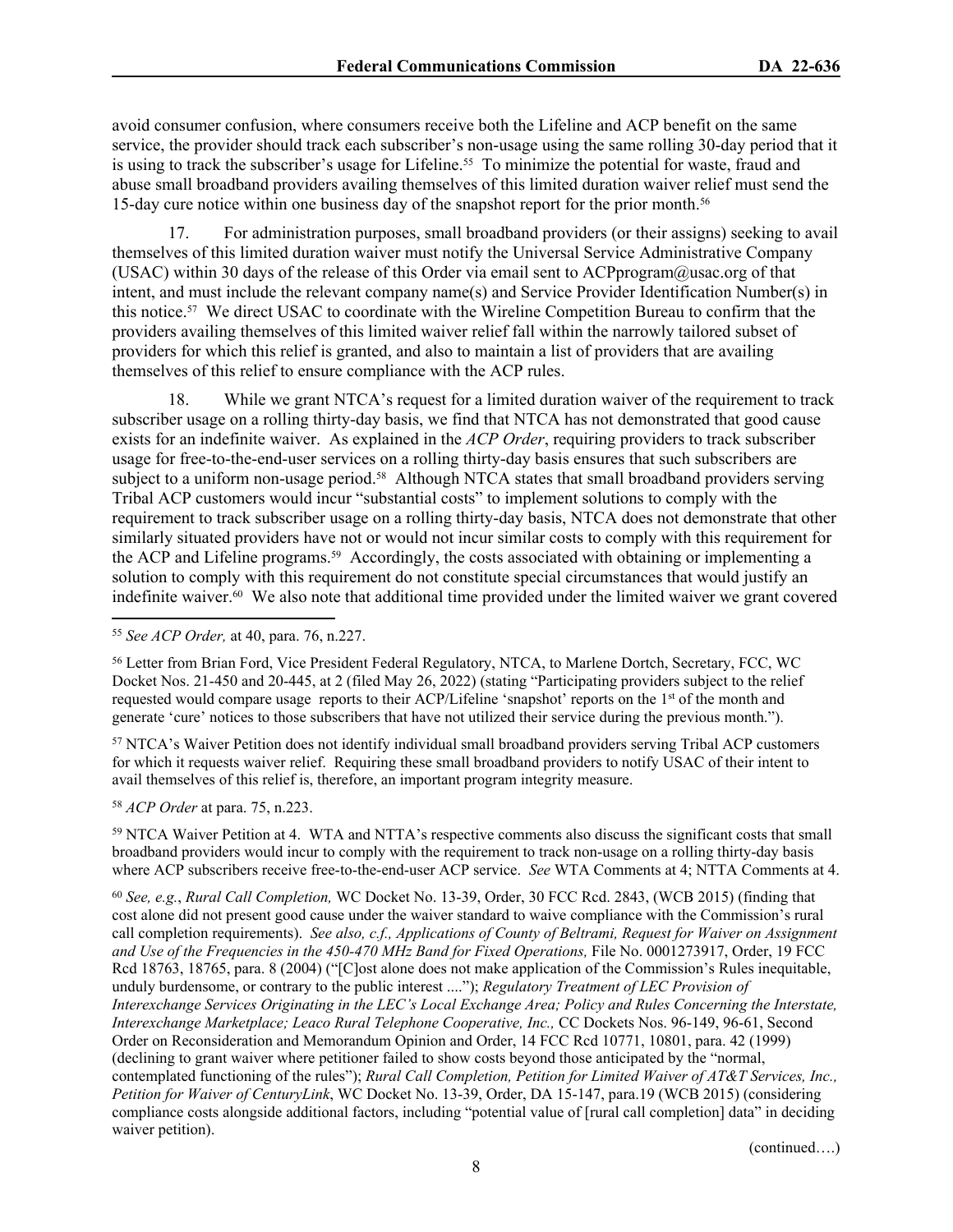providers will help mitigate these financial concerns by giving these providers more time to secure and pay for potential solutions needed to track usage on a rolling thirty-day basis. WTA's assertions that it is unnecessary to apply the Lifeline non-usage approach to the Affordable Connectivity Program because of the "significantly different circumstances of ACP/Lifeline broadband service" and that termination for non-usage would result in customer de-enrollments also do not demonstrate good cause for an indefinite waiver of these requirements.<sup>61</sup> As explained above, the non-usage rules provide a significant safeguard against waste, fraud, and abuse where subscribers receive free-to-the-end-user service, and the circumstances present here do not demonstrate good cause for indefinitely waiving these requirements for certain providers.

19. *AT&T Petition.* On AT&T's petition, we grant on our own motion a limited 60-day waiver for AT&T to implement a solution for tracking usage on a rolling thirty-day basis for AT&T's ACP customers who receive free-to-the-end-user service using ADSL technology. However, we deny AT&T's request for an indefinite waiver of this requirement for the subset of providers at issue. During this limited waiver period, AT&T may not claim support for households in this subset of AT&T subscribers for which AT&T does not have usage information for a given service month.<sup>62</sup> This limited duration waiver will end on August 13, 2022, and on that date, AT&T will need to begin tracking usage on a rolling thirty-day basis for the subset of subscribers at issue.<sup>63</sup>

20. We recognize that AT&T may need additional time to develop and implement a manual solution to comply with the non-usage rules for this limited subset of subscribers because the limitations of the equipment used to provide ADSL technology make it infeasible to reliably track usage for these subscribers on a rolling thirty-day basis. Therefore, good cause exists to grant a sixty-day extension to implement the non-usage requirements for this subset of subscribers is warranted. However, based on our review of the record, we find that AT&T does not demonstrate that good cause exists to grant an indefinite waiver of the ACP non-usage rules for the limited subset of AT&T ACP customers who receive free-to-the-end-user-service that is based on ADSL technology. As explained in the *ACP Order,* the ACP non-usage rules are an important safeguard against waste, fraud, and abuse, and provide stronger program integrity safeguards than the non-usage approach that the Commission used for the EBB Program given the special circumstances and limited duration of the EBB Program.<sup>64</sup> AT&T has not demonstrated that it would be unable to comply with the ACP non-usage rules for the subset of its ACP subscribers at issue, or that it would face unique or inequitable burdens to comply with the ACP non-usage rules for this subset of its ACP subscribers.

21. We acknowledge that due to the outdated nature of the equipment for services using ADSL technology, AT&T may not be able to implement an automated solution for tracking usage for its ACP subscribers who receive free-to-the-end-user service using ADSL technology.<sup>65</sup> However, under the ACP rules, actual usage of data is not the only method for demonstrating usage.<sup>66</sup> We recognize that some methods of demonstrating usage may not be applicable to the subset of AT&T subscribers at issue,<sup>67</sup>

(Continued from previous page)

<sup>61</sup> WTA Waiver Petition at 3, 6.

<sup>62</sup> *See* 47 CFR § 54.1608(c).

 $63$  While August 13, 2022 is a Saturday, given that this date simply starts the clock for tracking usage on a rolling 30-day basis, and AT&T would not be required to take affirmative action on this date, we do not find justification for setting the end date of this wavier to the next business day.

<sup>64</sup> *ACP Order,* at paras. 75, 78-79.

<sup>65</sup> *See* AT&T Waiver Petition at 3.

<sup>66</sup> *See* 47 CFR § 54.407(c)(i)-(v).

<sup>67</sup> Letter from Anisa Green, Director Federal Regulatory, AT&T, to Marlene Dortch, Secretary, FCC, WC Docket No. 21-450, at 2 (filed May 18, 2022).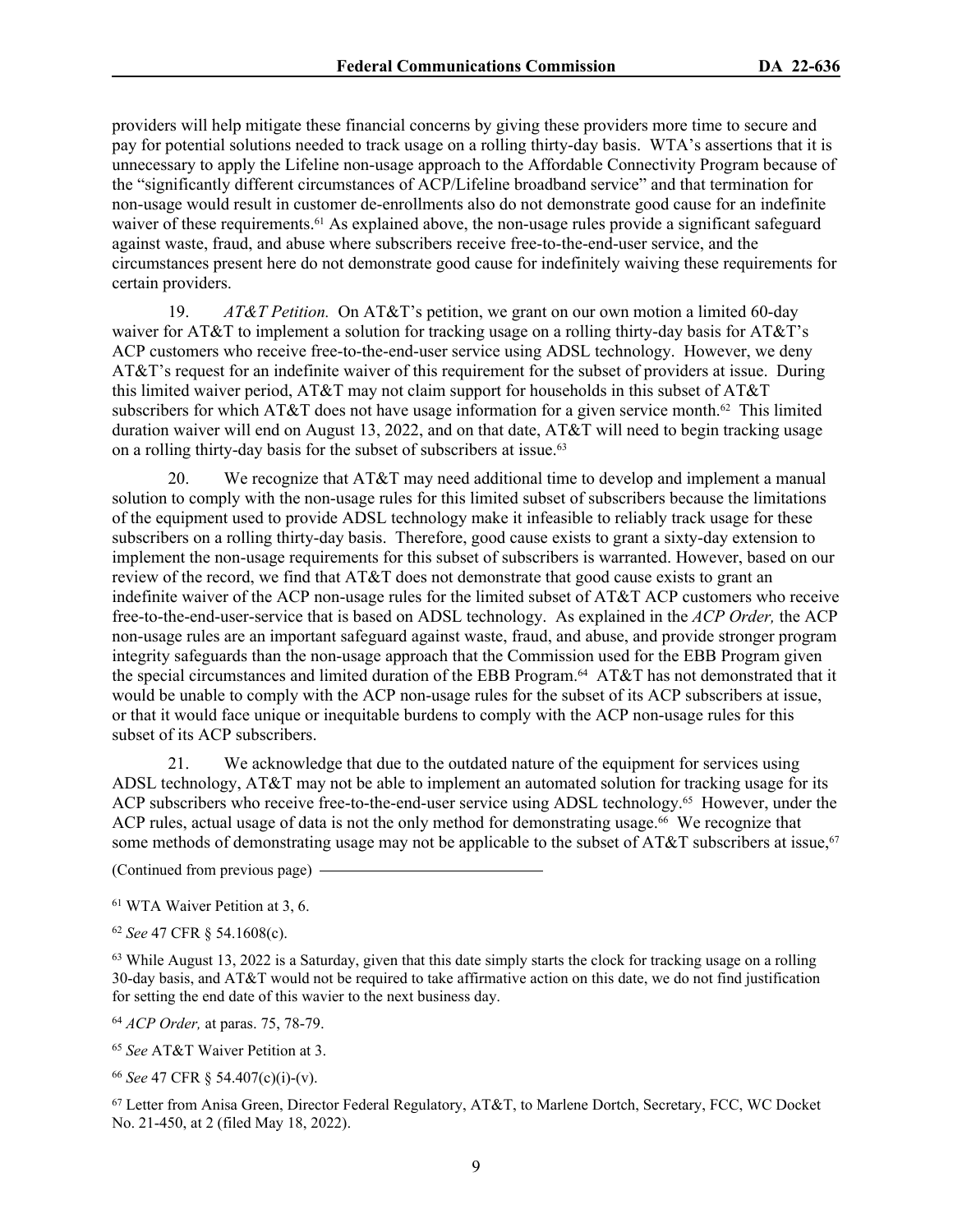but we are not persuaded that AT&T could not demonstrate and track usage for the subset of AT&T customers at issue using direct communication to obtain confirmation of whether the subscriber wants to continue receiving their service. AT&T asserts that this option is not feasible because AT&T may not have an email address or may have an incorrect email address for these subscribers, or that this option may result in de-enrollments because the impacted customers may assume that the communication is spam.<sup>68</sup> However, AT&T has not offered any reason that it could not obtain updated email addresses or use non-email forms of direct communication to confirm whether these subscribers want to continue to receive their ACP service. We are not persuaded that it would be impractical or unduly burdensome compared to similarly situated providers for AT&T to implement a manual solution to comply with the non-usage requirements under sections 54.1808(c) and 54.1809(c) of the Commission's rules for this subset of subscribers.

22. The potential risk of subscriber de-enrollments due to non-response to direct communication also is not good cause for an indefinite waiver. Other providers use this method to demonstrate usage and face the same risk of customer non-response.69 In addition, AT&T also has not offered any reason why it could not mitigate potential subscriber non-response by providing information on and educating the impacted consumers about the non-usage requirement and the need to respond timely to AT&T's direct communication to confirm they want to keep their service or face de-enrollment from the Affordable Connectivity Program. AT&T also has not indicated that resource limitations would impose a significant barrier to AT&T regularly providing direct communications to the "very small" subset of customers at issue for purposes of satisfying the ACP non-usage requirement. For all of the above reasons, we find that AT&T has not demonstrated good cause for indefinitely waiving the nonusage requirements under sections 54.1808(c) and 54.1809(c) of the ACP rules. However, as noted above, good cause exist to grant on our own our motion a 60-day limited duration waiver of sections 54.1808(c) and 54.1809(c) of the ACP rules, to give AT&T additional time to develop and implement a manual solution for complying with the ACP non-usage rules for this subset of AT&T's ACP customers. We make clear that this waiver does not waive the requirement that participating providers may only claim support for subscribers subject to the non-usage rule who have activated their service.<sup>70</sup>

# **IV. ORDERING CLAUSES**

23. ACCORDINGLY, IT IS ORDERED, pursuant to the authority contained in Section 904 of Division N, Title IX of the Consolidated Appropriations Act, 2021, Pub. L. No 116-260, 134 Stat. 1182 as amended by Infrastructure Investment and Jobs Act, Pub. L. No 117-58, 135 Stat. 429 (2021) and sections 0.91, 0.291, and 1.3 of the Commission's rules, 47 CFR §§ 0.91, 0.291, and 1.3, that 47 CFR §§ 54.407(c), 54.1808(c), 54.405(e)(3), and 54.1809(c) of the Commission's rules are WAIVED to the limited extent provided herein.

24. IT IS FURTHER ORDERED, pursuant to the authority contained in Section 904 of Division N, Title IX of the Consolidated Appropriations Act, 2021, Pub. L. No 116-260, 134 Stat. 1182 as amended by Infrastructure Investment and Jobs Act, Pub. L. No 117-58, 135 Stat. 429 (2021) and sections 0.91, 0.291, and 1.3 of the Commission's rules, 47 CFR §§ 0.91, 0.291, and 1.3, that the request for waiver filed by NTCA is GRANTED-IN-PART and DENIED-IN-PART.

25. IT IS FURTHER ORDERED, pursuant to the authority contained in Section 904 of Division N, Title IX of the Consolidated Appropriations Act, 2021, Pub. L. No 116-260, 134 Stat. 1182 as amended by Infrastructure Investment and Jobs Act, Pub. L. No 117-58, 135 Stat. 429 (2021) and

<sup>68</sup> *See id.*.

 $69$  Based on AT&T's assertions that the customers at issue represent a "very small number" of AT&T's ACP subscribers, using a direct communication approach is unlikely to result in massive ACP de-enrollments due to nonresponse.

<sup>70</sup> *See* 47 CFR §§ 54.407(c)(1), 54,1808(c).